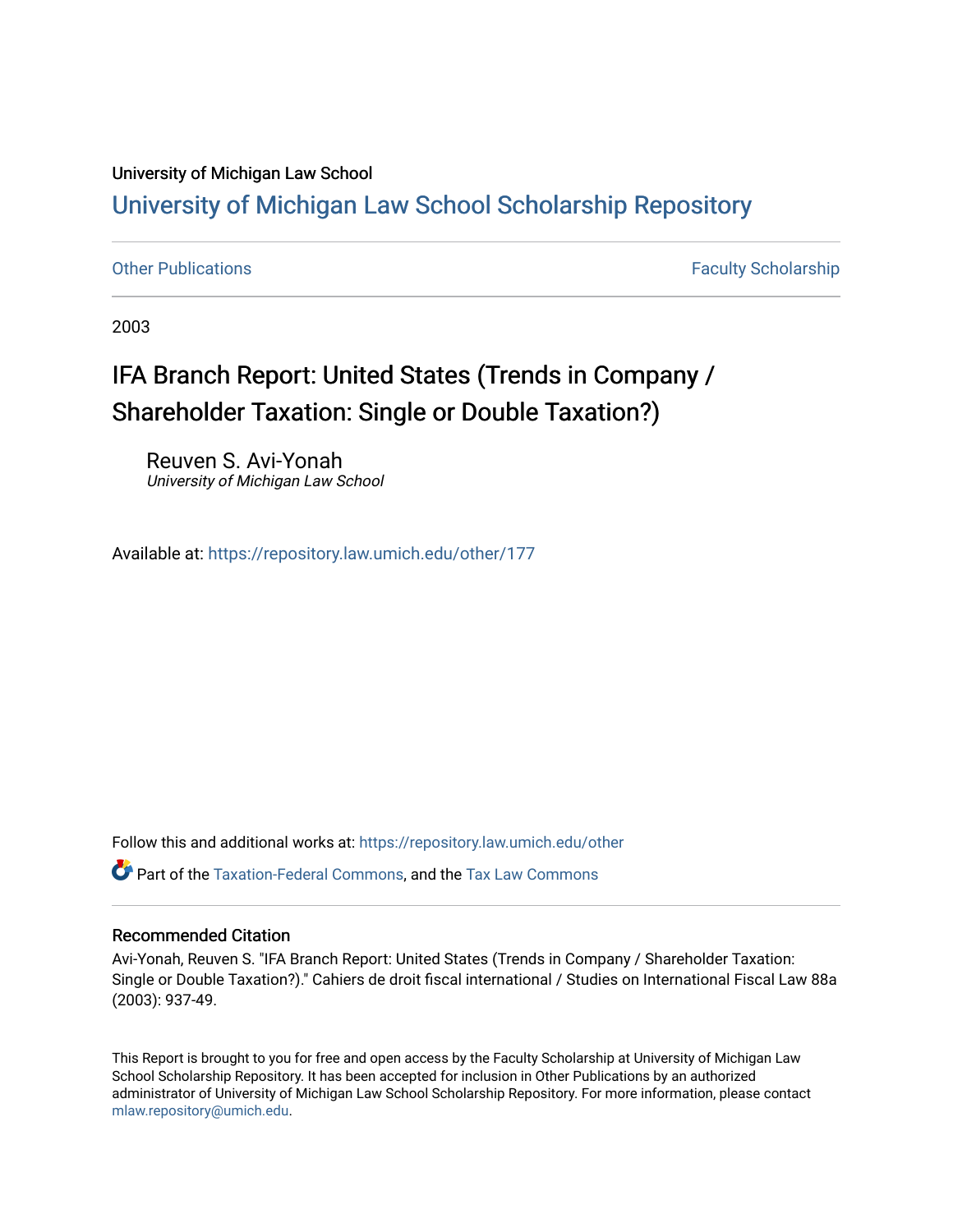# **CAHIERS DE DROIT FISCAL INTERNATIONAL**

**Studies on International Fiscal Law** 

by the International Fiscal Association

Volume **LXXXV/1/a** 

Subject I

Trends in company/shareholder taxation: single or double taxation?

Tendances en matière d'imposition des sociétés et de leurs associés: imposition unique ou double imposition?

Trends bei der Besteuerung von Körperschaften und ihren Gesellschaftern: einfache oder doppelte Besteuerung?

Tendencias en la imposición sobre sociedades y accionistas: limposici6n {mica o doble imposici6n?

General Reporter: Richard J. Vann (Australia)

Discussion Leaders: Robert Couzin (Canada) Philippe Derouin (France) Malcolm J. Gammie QC (United Kingdom)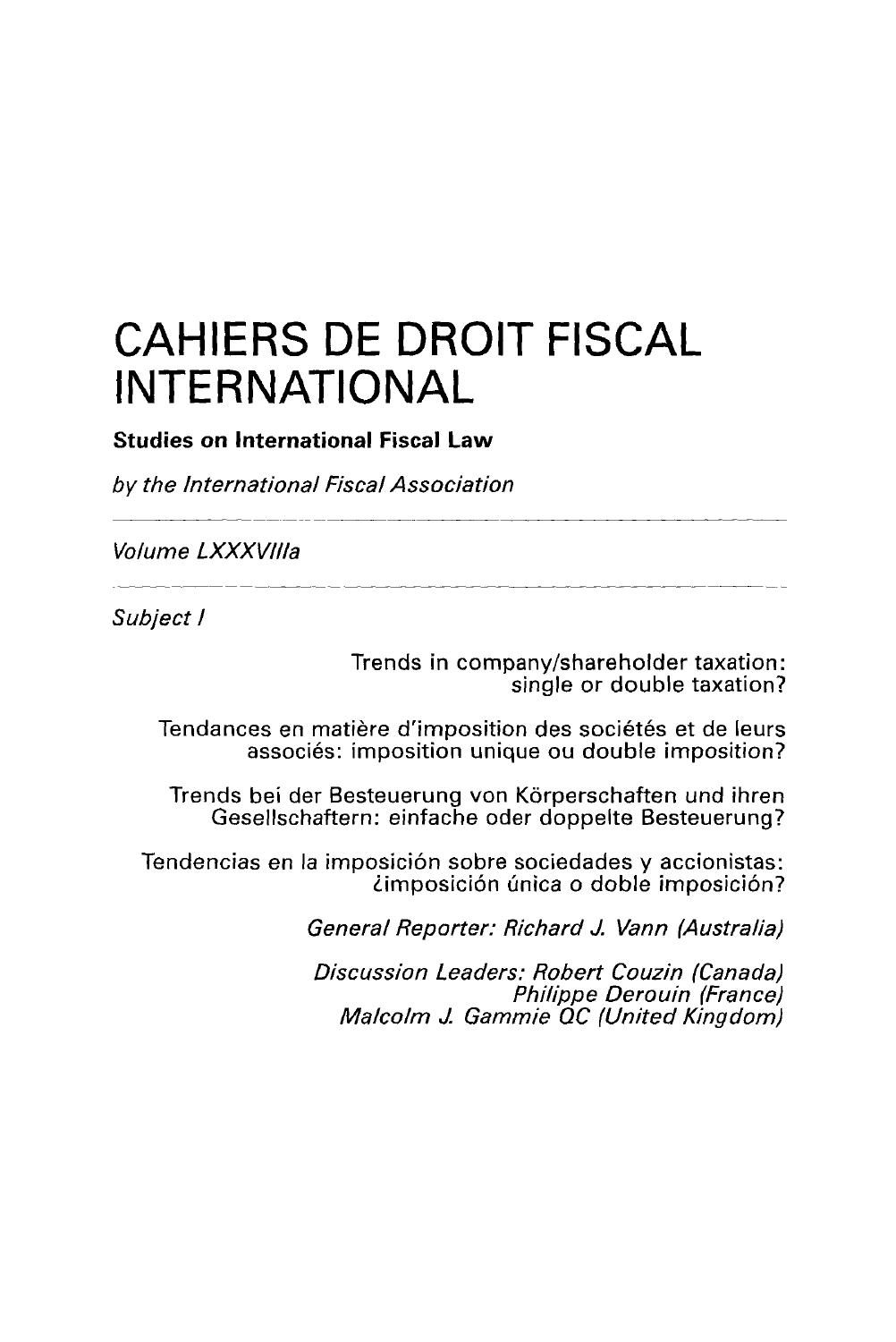| Kluwer Law International |      |                 |
|--------------------------|------|-----------------|
| P.O. Box 85889           |      |                 |
| 2508 CN The Hague        | TeL. | 31-70-308 15 60 |
| The Netherlands          | Fax: | 31-70-308 15 15 |

ISBN 90 411 2157 9 With CD-Rom 90 411 2155 2



© 2003 International Fiscal Association (I.EA.)

World Trade Center P. 0. Box 30215 3001 DE Rotterdam The Netherlands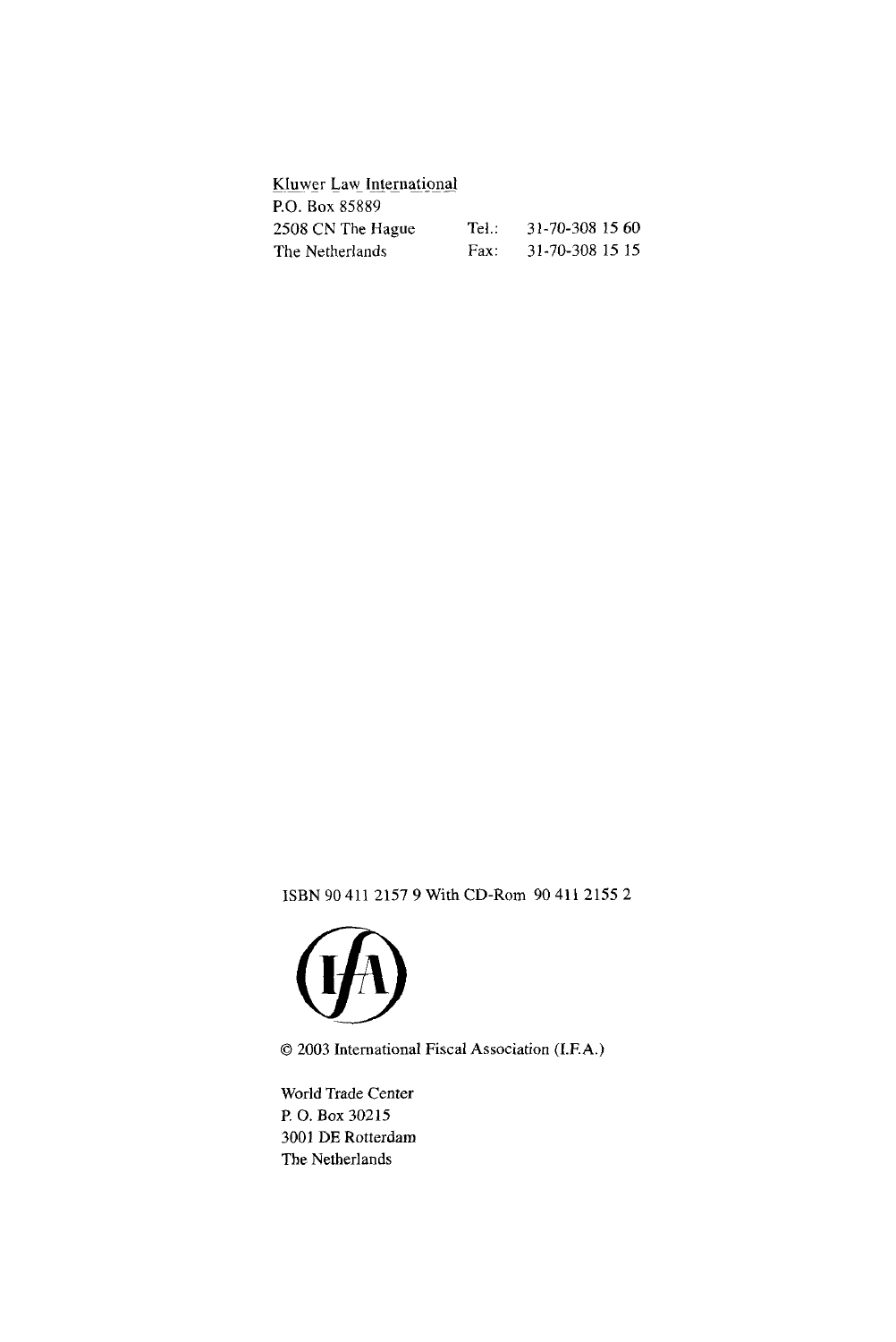**Branch Reporter Reuven S. Avi-Yonah\*** 

# **1. Company rate and tax base**

In 1986, the corporate tax rate was reduced from 46 per cent to 34 per cent (35 per cent since 1993 ), but the rate reduction was more than offset by base broadening provisions (e.g. repeal of the investment tax credit and lengthening the depreciation schedules). Neither the rate nor the base has changed much since then. State corporate taxes vary from state to state but can increase the rate by over 5 per cent (taking into account the deductibility of state taxes). However, the effective rate paid by many corporations is closer to 20 per cent, due primarily to a variety of tax planning techniques.

The top individual rate, which was only 28 per cent in 1986, has been increased to 38.6 per cent (scheduled to go down to 35 per cent by 2006). Longterm capital gains of individuals are generally taxed at a rate of 20 per cent.

# **2. Nature of the company/shareholder tax system**

The US tax system is classical, i.e. corporate income is taxed to the corporation at the corporate rate, and dividends are taxed to shareholders at their rate. This can be illustrated by the following example for an individual shareholder at the top bracket (ignoring state taxes):

| Company                    |     |
|----------------------------|-----|
| Company income             | 100 |
| Company tax (35%)          | 35  |
| After-tax company income   | 65  |
| Shareholder                |     |
| Dividend                   | 65  |
| Individual's income        | 65  |
| Individual's tax $(38.6%)$ | 25  |

Irwin I. Cohn Professor of Law and Director, International Tax LL M, the University of Michigan; the author would like to thank Emil Sunley for his very helpful comments.

IFA©2003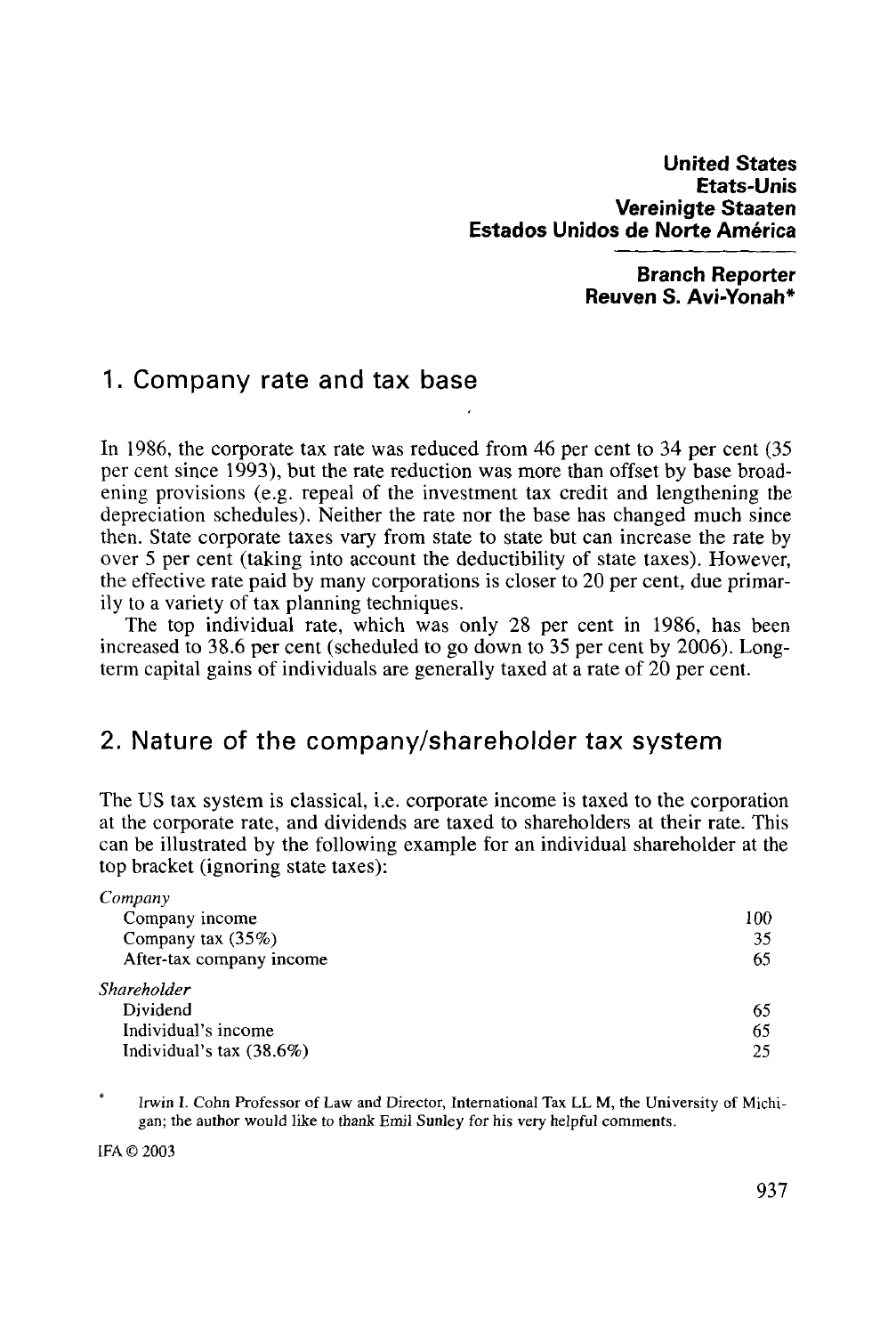#### *Result*

| Total tax                    | 60 |
|------------------------------|----|
| Shareholder income after tax | 40 |

For corporate shareholders, this result is mitigated by a dividends received deduction ranging from 70 per cent to 100 per cent of dividends received. In addition, there are many tax-exempt shareholders, such as universities and pension funds.

The classical system is mitigated somewhat by the preferential rate for capital gains of individuals (20 per cent), which generally applies to corporate shares held over one year. The effect of the capital gains preference can be illustrated by the following example, in which a first shareholder invests 10 in the shares of a company and then sells them before a dividend is paid. Note that capital losses cannot generally be used to offset dividend income: $<sup>1</sup>$ </sup>

| Company                            |          |
|------------------------------------|----------|
| Company income                     | 100      |
| Company tax (35%)                  | 35       |
| After-tax company income           | 65       |
| First shareholder                  |          |
| Cost of shares                     | 10       |
| Sale price of shares               | 75       |
| Individual's income (capital gain) | 65       |
| Individual's tax $(20\%)$          | 13       |
| Second shareholder                 |          |
| Dividend                           | 65       |
| Total income from dividend         | 65       |
| Cost of shares                     | 75       |
| Sale price of shares               | 10       |
| Loss on sale of shares             | (65)     |
| Net shareholder tax $(38.6%)$      | 25       |
| Result for first shareholder       |          |
| Total tax                          | 48       |
| Shareholder income after tax       | 52       |
| Result for second shareholder      |          |
| Total tax                          | 25       |
| Shareholder income after tax       | $(25)^2$ |
|                                    |          |

Thus, the first shareholder is significantly better off than if he had received a dividend, while the second shareholder is worse off.<sup>3</sup>This represents an incentive for

 $\mathcal{I}$ Representing 40 in cash from the dividend, minus 65 in capital loss carryover (to be used against future capital gains).

 $\overline{\mathbf{3}}$ Assuming that the dividend tax is not capitalized into the price of the shares.

 $\mathbf{1}$ This and the following example assume that capital gains reflect retained earnings. Of course, capital gains may also reflect other factors such as good will, discovery of natural resources, decline in inflation or appreciation in the currency, speculative bubbles, etc. If a company has no retained earnings and profits, a distribution may be treated more favorably (as a return of capital) than realized capital gains.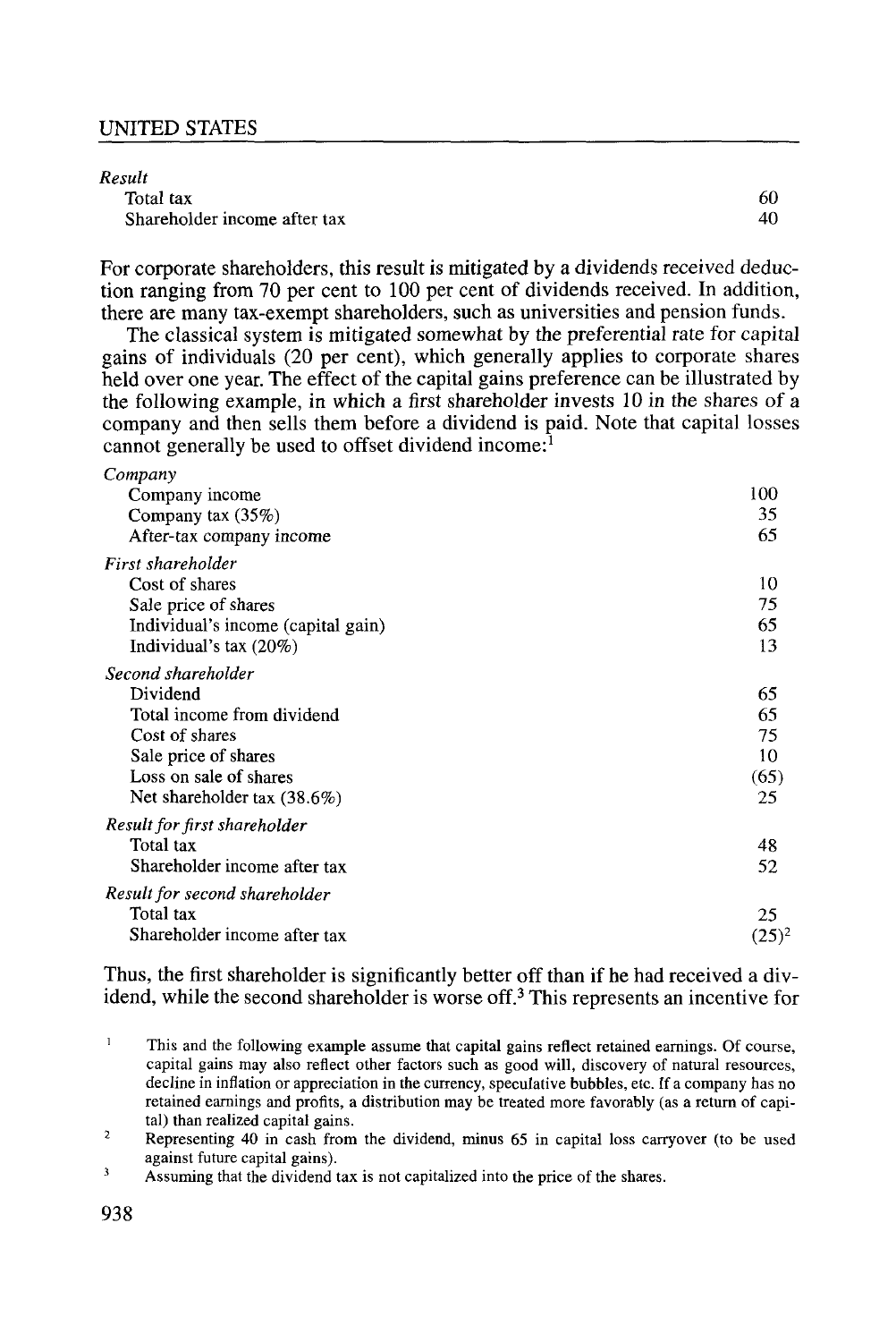retentions, and indeed US corporations pay few dividends (preferring to redeem shares, which can often qualify for the capital gains rate). However, in the past they paid more dividends under the same system, suggesting other factors may play a role. The above results also create an incentive to sell shares to tax exempt or corporate shareholders, who are not taxed fully on the dividend.

Note that the above results only apply if the first shareholder has held the shares for over a year. If not, he would be taxed on the capital gain at the full 38.6 per cent rate, so that the result for him would be the same as if he had received a dividend:

| Company                            |          |
|------------------------------------|----------|
| Company income                     | 100      |
| Company tax $(35%)$                | 35       |
| After tax company income           | 65       |
| First shareholder                  |          |
| Cost of shares                     | 10       |
| Sale price of shares               | 75       |
| Individual's income (capital gain) | 65       |
| Individual's tax $(38.6%)$         | 25       |
| Second shareholder                 |          |
| Dividend                           | 65       |
| Total income from dividend         | 65       |
| Cost of shares                     | 75       |
| Sale price of shares               | 10       |
| Loss on sale of shares             | (65)     |
| Net shareholder tax $(38.6\%)$     | 25       |
| Result for first shareholder       |          |
| Total tax                          | 60       |
| Shareholder income after tax       | 40       |
| Result for second shareholder      |          |
| Total tax                          | 25       |
| Shareholder income after tax       | $(25)^4$ |

There are some rules designed to prevent unnecessary retentions (the accumulated earnings tax), although they are not very effective since they depend on a showing that the corporation does not need the earnings for a valid business purpose. In addition, the personal holding company rules tax corporations that are closely held and have primarily passive income at the top individual rate, but the rate difference is small (and scheduled to disappear by 2006).

 $\overline{4}$ Representing 40 in cash from the dividend, minus 65 in capital loss carryover (to be used against future capital gains).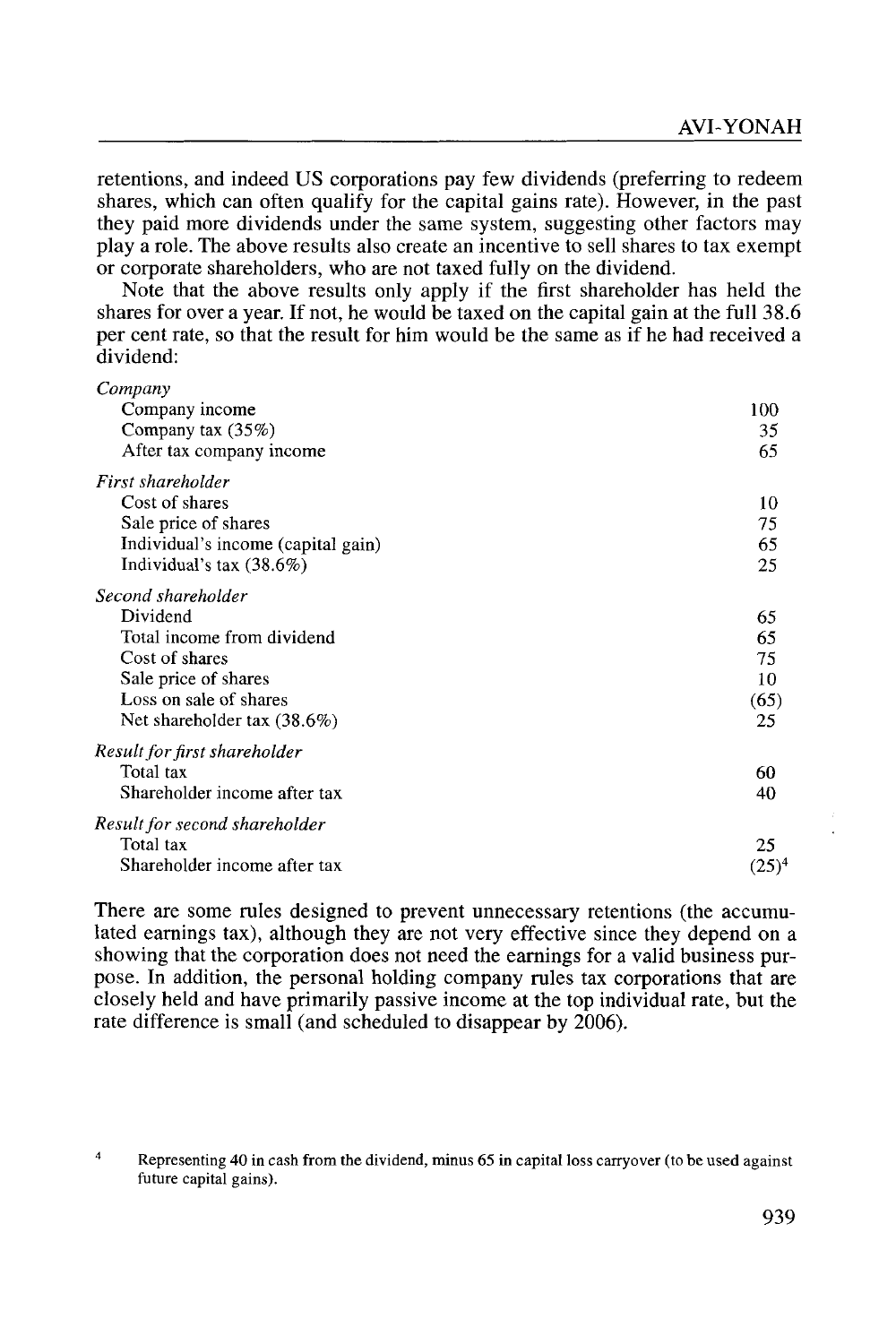# **3. International taxation and company/shareholder taxation**

### **3.1. Dividends - US as the source country**

When a US resident corporation (defined for US tax purposes as any corporation incorporated in the US) pays a dividend to a non-resident shareholder, the dividend is generally subject to a 30 per cent withholding tax. US tax treaties typically reduce the rate to 5 per cent in the case of direct investors and 15 per cent in the case of portfolio investors, although the recently signed US-UK tax treaty has a O per cent rate for direct investors (defined as holding over 25 per cent in most cases).

If a foreign corporation ( defined as any corporation incorporated outside the US) pays a dividend from US source earnings to foreign shareholders, the dividend may in some cases be subject to tax. However, this tax is rarely collected and the US routinely waives its right to collect it under tax treaties. On the other hand, US branches (permanent establishments) of foreign corporations are subject to a branch profits tax of 30 per cent (5 per cent under treaties) on the "dividend equivalent amount", which is the amount of taxable profits withdrawn from the US in any given tax year. The right to collect the branch profits tax has by now been incorporated into most US tax treaties. The branch profits tax, when it applies, serves as an effective substitute for taxation of US source dividends paid by foreign corporations to foreign shareholders.

The results of these rules is that in most cases the US collects two levels of tax on inbound investment, whether in the form of a subsidiary or in the form of a branch. This replicates the tax treatment of domestic investors, although treaty rate reductions may result in a significantly lower total rate being levied on foreign investors.

### **3.2. Dividends - US as the residence country**

Portfolio dividends received by US shareholders from foreign corporations are fully taxed. A foreign tax credit is available, subject to limitations, for any withholding taxes levied on the dividend by the source country (but not for taxes paid by the distributing foreign corporation).

Direct investments received by US corporate shareholders owning at least 10 per cent by vote of the shares are taxable (and no dividends received deduction is available, unlike a corporate investment in a domestic corporation). However, the foreign tax credit is available, subject to limitations, for any foreign withholding tax and also for any foreign tax paid by the distributing corporation. The foreign tax credit typically eliminates any residual US taxation of foreign source direct dividends.

Thus, portfolio foreign source dividends are subject to tax in the same way as dividends from domestic corporations. Direct foreign source dividends are typically not subject to US tax, like direct domestic source dividends.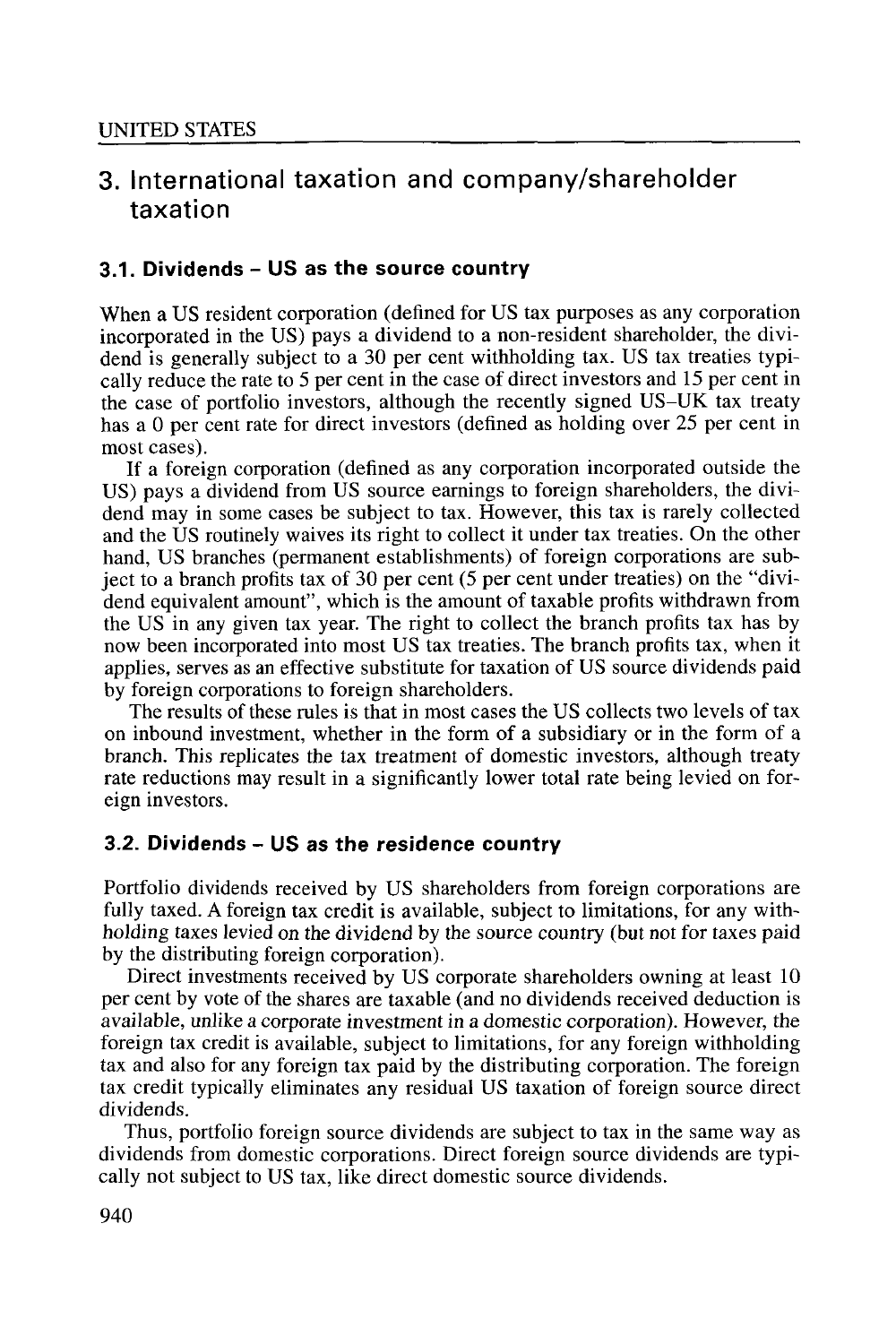A few US treaties have in the past sought to obtain for US investors the benefits of imputation tax credits (e.g. the old US-UK treaty), but these are unusual and are being phased out.

# **3.3. Capital gains - US as the source country**

In general, the US does not tax capital gains of foreign portfolio or direct investors in US corporations. The exception is US corporations more than 50 per cent of whose value is US real estate. Nor does the US tax capital gains of shareholders from shares in foreign corporations that derive profits from the US. This treatment contrasts with the treatment of domestic investors in US companies, who are generally taxable on their capital gains (albeit at a preferential rate).

# **3.4. Capital gains - US as the residence country**

Retained earnings of foreign corporations are subject to US taxation under an elaborate set of "anti-deferral" rules, which apply to passive income. Direct investors holding 10 per cent or more by vote of a CFC are subject to tax on deemed dividends on the CFC's "Subpart F income" (generally, passive income plus certain types of low-taxed active income). Portfolio investors holding shares in a PFIC (a foreign corporation with over 75 per cent passive income or over 50 per cent passive assets) are taxed either currently on the PFIC's income, or with an interest charge on distributions or sales, or on a mark to market basis.

Capital gains of US resident investors in foreign corporations are taxed on the same basis as gains from the sale of shares in domestic corporations (i.e. at the preferential 20 per cent rate for long-term individual investors), with a foreign tax credit available only if the gain is considered foreign source (which would rarely be the case, unless a treaty governs). US tax treaties generally seek to eliminate source-based taxation of capital gains. There is no distinction between direct and portfolio investment. Generally, therefore, double taxation applies to capital gains if the foreign corporation was taxed at source, mitigated by the preferential rate.

### **3.5. Circular and conduit situations**

There are no special rules for circular situations. A US shareholder in a foreign corporation with a US business will be taxed on dividends and capital gains, and the foreign corporation will be subject to both direct corporate tax and branch profits tax on its US source profits. A foreign shareholder in a US corporation with a foreign business will be subject to withholding tax on dividends (but no tax on capital gains), and the corporation will be subject to US tax on its foreign earnings.

### **3.6. Non-discrimination**

The above rules generally do not discriminate against foreign investors, in comparison with the treatment of domestic investors. The one exception is the branch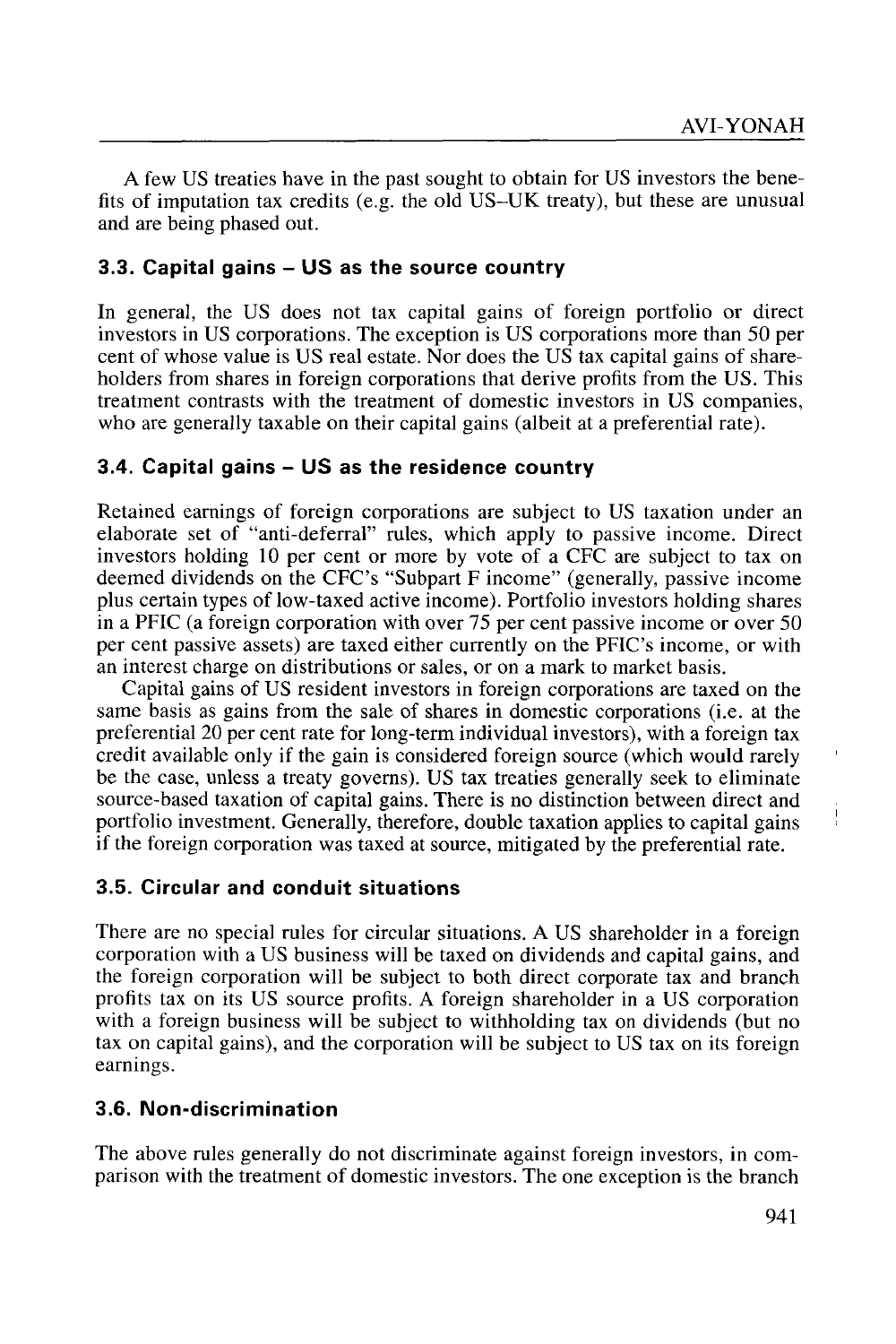profits tax, but this is justified as a way of equalizing the treatment of foreign investors with branches and subsidiaries, and of indirectly taxing the ultimate foreign shareholders in the same way US shareholders are taxed (i.e. double taxation). Recent US treaties explicitly permit the tax to be levied.

# **4. International tax planning to relieve company/ shareholder double taxation**

#### **4.1. Source-country perspective**

A foreign investor in a US corporation can avoid double taxation in a variety of ways. Most obviously, since capital gains are generally not subject to US sourcebased tax, the foreign investor ( direct or portfolio) can avoid double taxation by refraining from dividend distributions and instead selling the shares. Similarly, the branch profits tax is most easily avoided by retaining the profits in the US.

Another common technique used by portfolio investors to avoid US taxation of dividends (at 30 per cent or at least 15 per cent) is to enter into a total return equity swap with a domestic US investment bank, which in turn purchases the underlying shares of a US corporation. When the corporation pays a dividend, there is no withholding tax since the dividend is paid to a domestic shareholder. The bank reports the dividend as income but takes an offsetting deduction for a dividend equivalent amount it pays under the equity swap to the foreign investor. Under source rules, the dividend equivalent amount is not subject to withholding tax. The IRS is aware of this situation but has done nothing to stop it, perhaps to encourage inbound portfolio investment.

Another technique to avoid taxation of dividends is to substitute interest payments, which are generally not subject to withholding tax for portfolio investors even in the absence of a treaty (and may not be subject to withholding tax under treaties to direct investors). For direct investors, this technique is subject to thin capitalization limits.

Finally, it is conceivable that in the future more US tax treaties will be negotiated with a O per cent withholding rate for direct dividends, like the new US-UK treaty.

#### **4.2. Residence-country perspective**

It is difficult to avoid double taxation for US portfolio investors in foreign corporations. Dividends are taxable in full (subject to the foreign tax credit for withholding taxes), and capital gains are also taxable (albeit at a preferential rate for long-term individual investors). Direct investors, on the other hand, typically pay no US tax on dividends because of the foreign tax credit, although they are fully taxable on capital gains.

Tax planning efforts by direct investors have therefore focused on ensuring that the total effective rate of tax (corporate and withholding) in the foreign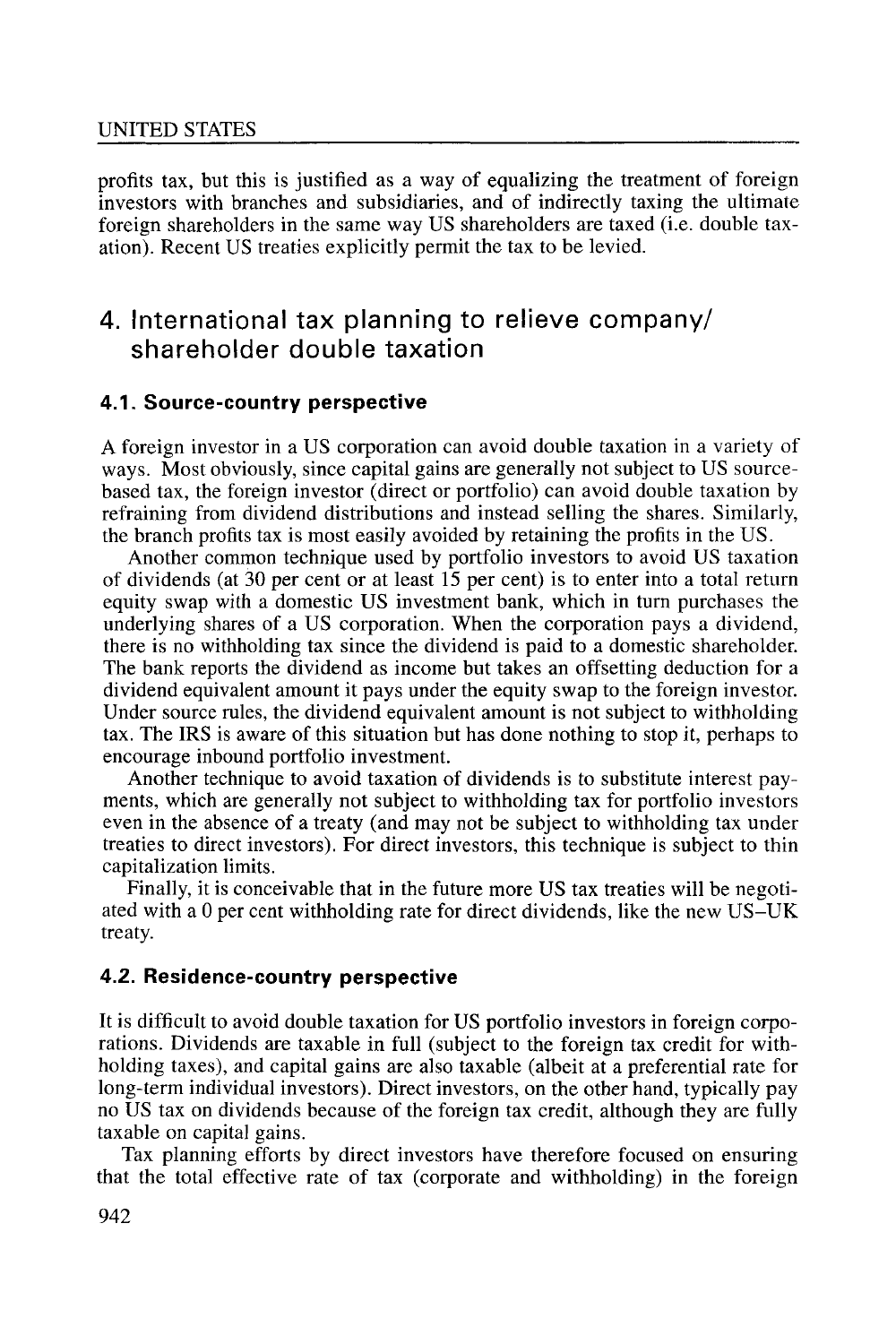source country does not exceed the foreign tax credit limitation. This can be achieved without triggering CFC inclusions by the use of hybrid entities that are treated as corporations for foreign purposes and branches for US purposes. For example, in one transaction an operating German subsidiary with high-tax active income formed a Luxembourg entity, which was treated as a corporation for German and Luxembourg purposes but as a branch under check the box. The Luxembourg entity then lent money to the German corporation, which reduced its effective tax rate by making deductible interest payments to Luxembourg (which does not tax the interest). For US purposes, the "loan" from a branch was ignored and therefore the "interest" did not constitute Subpart F income. Attempts by the Treasury to combat such transactions were postponed under pressure from Congress until 2006.

# **5. Discussion and suggestions**

Historically, there have been three reasons for countries to adopt corporate/shareholder integration:

- (a) Under the classical system, there is a bias to conduct business in non-corporate forms, since they are not subject to double taxation (although this is mitigated if the individual rate exceeds the corporate rate, since in corporate form the individual tax can be deferred).
- (b) Under the classical system, there is a bias to avoid dividend distributions and instead retain earnings, thus avoiding the double tax.
- (c) Under the classical system, there is a bias in favor of capitalizing corporations with debt (producing deductible interest) rather than equity (producing non-deductible dividends).

None of these reasons is completely convincing in the US context, which may be a reason why the US has maintained the classical system since 1936 (and indeed strengthened it in 1986 with the repeal of the "general utilities" doctrine, which enabled corporations to avoid corporate tax on appreciated assets). First, the alleged bias against the corporate form is mitigated by the excess of the individual rate over the corporate rate (although that excess is much lower now than it was before 1986, and is scheduled to disappear) and by the absence of strong provisions to prevent retentions in the domestic context. In addition, under current rules, the classical system applies primarily to large, publicly traded corporations, while small, closely held businesses are able to avoid the double tax even if they are in corporate form for non-tax purposes. It is doubtful if there is sufficient substitutability between the two forms of business for the double tax to create much deadweight loss. The double tax is a price large businesses have to pay for access to the public equity markets and the liquidity that accompanies such access. Finally, to the extent that the corporate tax can be shifted to consumers or to labor, the bias disappears, and even the Treasury's 1991 integration study has suggested that considerable shifting can take place. (The bias reappears again if non-corporate businesses can likewise shift the individual tax burden, but it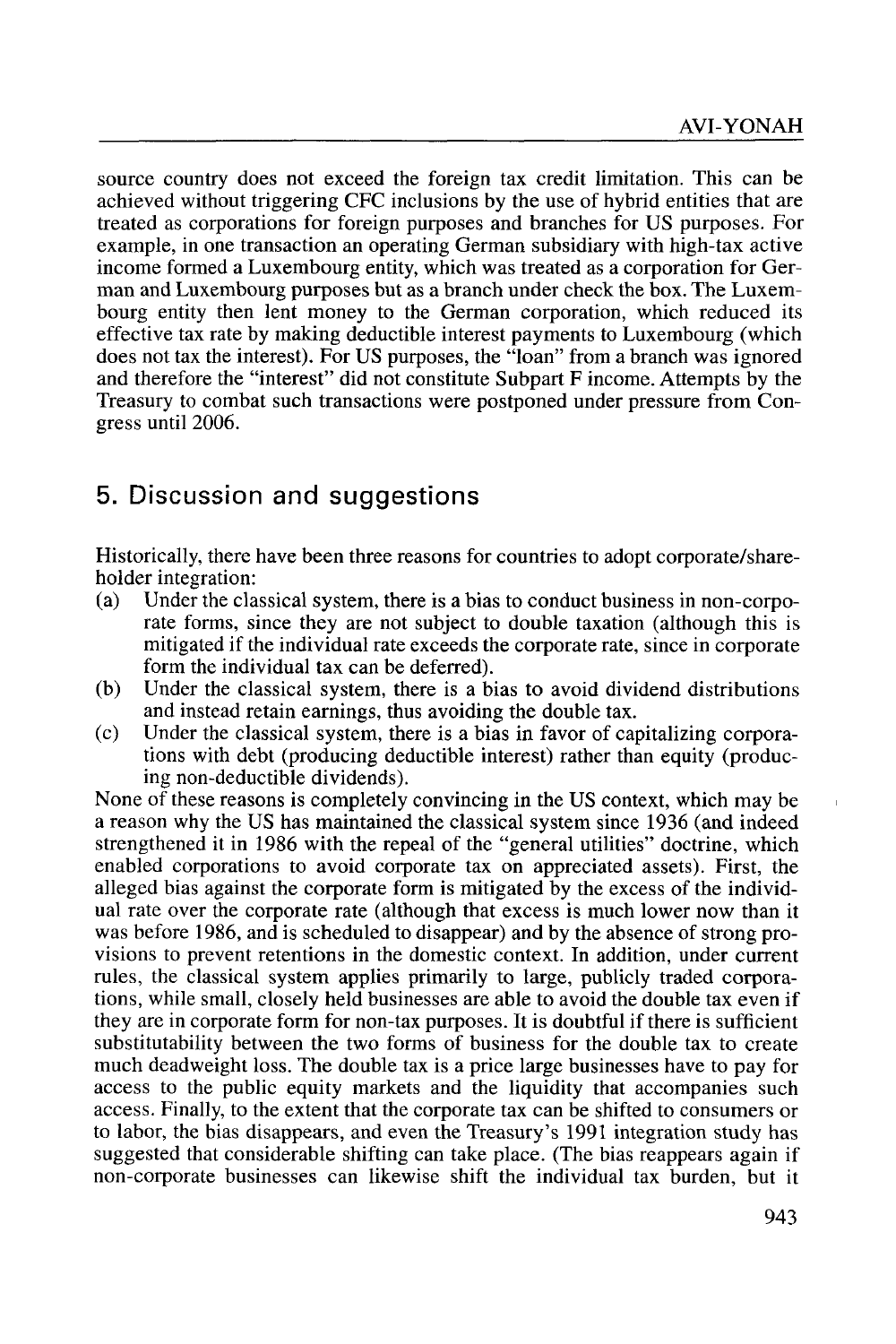seems plausible that the shifting potential of large multinationals is larger than that of small, closely held businesses.)

Second, the bias in favor of retentions is mitigated by the ability of corporations to redeem shares from shareholders at the favorable capital gains rate, and by the fact that numerous shareholders are tax exempt or corporate (and thus do not pay a full tax on dividends). Indeed, even US corporations that used to pay dividends have now generally moved to structured redemption programs addressed to their taxable individual shareholders. Other corporations (especially high-tech ones) retain all their earnings, but it is not clear that this is primarily tax motivated (corporations used to pay dividends under the same rules in the past). Finally, there is an unresolved debate among economists whether the dividend tax is capitalized into the price of the shares. If it is, then the retention bias applies only to new equity, but new equity is unlikely to pay dividends for non-tax reasons.<sup>5</sup>

Third, the bias in favor of debt and against equity is a general problem of the income tax, which should not be addressed only in the corporate tax area. Moreover, to address it completely it is necessary to make dividends deductible, a form of integration that is never adopted (in part because it will automatically extend integration to foreign and tax-exempt shareholders). If integration takes the normal forms of imputation or dividend exemption, there is still a difference in treatment between interest and dividends that can be manipulated.

Finally, and most importantly for present purposes, all of these biases need to be offset by the countervailing biases created by integration in the international context. Two situations need to be considered: when the source country is integrationist and the residence country classical, and when the source country is classical and the residence country integrationist.

#### **5.1. US as residence country**

If a US resident portfolio investor invests in shares of a company of an integrationist country, the resulting bias depends on the form taken by integration. If the source country grants integration in the form of dividend exemption, the US investor would not benefit since the US would tax him on the dividend without allowing a foreign tax credit for underlying corporate taxes. A domestic source country investor would therefore be subject only to the corporate tax, while the US investor would be subject to the corporate tax, any withholding tax on dividends, and the residual US tax.

If the source country grants integration by way of imputation credits, the key issue is whether such credits are extended to foreign investors (by treaty or otherwise). If (as is typical) the credits are not extended to foreigners, a domestic investor would only be subject to tax at his or her individual rate, while the US investor would be subject to tax at the corporate level, any withholding tax on dividends, and the residual US tax. Whether the combination of these taxes exceeds the source country tax on domestic investors depends on how high the

<sup>5</sup> The burden would still fall on the shareholders when they sell their shares, but this is mitigated by deferral until sale and by the capital gains preference.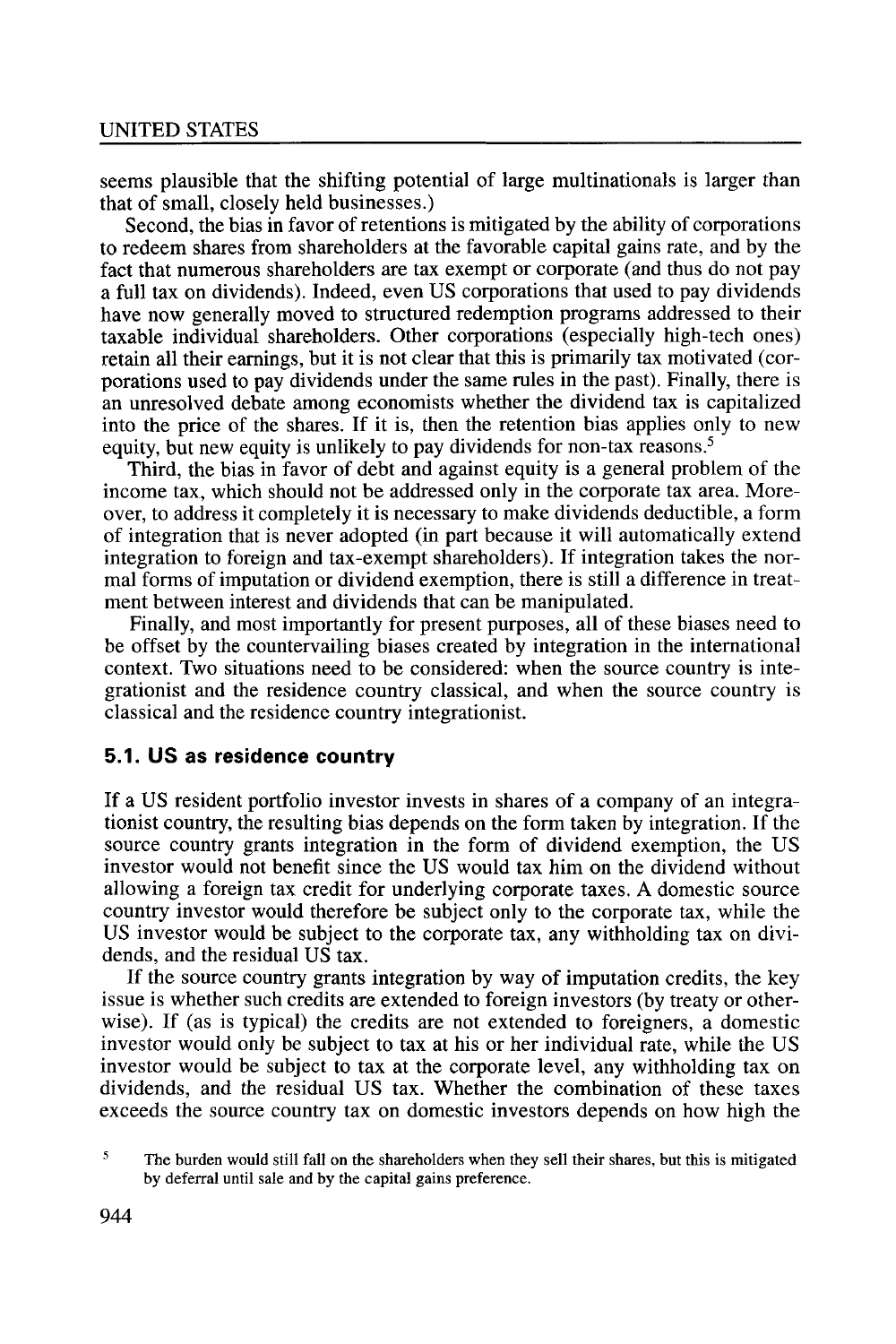source country rates are (it is conceivable, for example, that the combined tax on the US investor of 60 in the example above would be matched by the single level source country tax on a domestic investor).

If the imputation credits are extended to US investors, a different bias arises. In that case, both domestic and US investors in a foreign corporation would be taxed the same from the source country's perspective, except that the cost of imputation credits to US investors would be borne by the source country and any tax on the dividend collected by the US. From a US perspective, however, there would be a bias in favor of investing in source country corporations and against investing in US corporations, since only dividends from the former would carry the imputation credits. Such a bias would not be eliminated by the US taxing the dividends in full, since the investor would still receive an imputation credit check from the source country treasury.

#### **5.2. US as source country**

If the foreign residence country grants integration by way of dividend exemption, presumably the exemption would apply to dividends from US as well as from domestic corporations.<sup>6</sup> In that case, a bias is created in favor of foreign investors in US companies, since they would be exempt from tax on the dividend (unless a US withholding tax applies, but such taxes are reduced by treaty or avoided). A US domestic investor would be taxable on the dividends in full.

If the foreign country grants integration by way of imputation credits, there will be no credits available for an investor who invests directly in a US company. In that case, there will be a bias in favor of investing in domestic corporations. This bias may be partially eliminated if credit is given for US taxes to a domestic portfolio investor in a domestic company with US source income. But that would create a bias in favor of foreign investors in such companies over US investors in a domestic US corporation.

# **6. Conclusion and recommendation**

In general, there seems to be no reason to assume that the biases created by integration from an international perspective are less important than the biases created by the classical system from a domestic perspective. In fact, the former may be gaining in importance as cross-border investment grows, while there are reasons to doubt the importance of the latter. This may be the reason why many countries (e.g. Japan, Germany and the UK) have recently been abolishing or restricting integration. If the whole world reverted to the classical system, the international biases would be eliminated.<sup>7</sup>

 $\overline{7}$ The biases may also be eliminated if all countries adopted integration in similar ways. However, under current imputation systems, domestic investment in local companies is generally favored  $\mathbf{I}$ 

<sup>6</sup> This is true for many dividend exemption countries but not for others.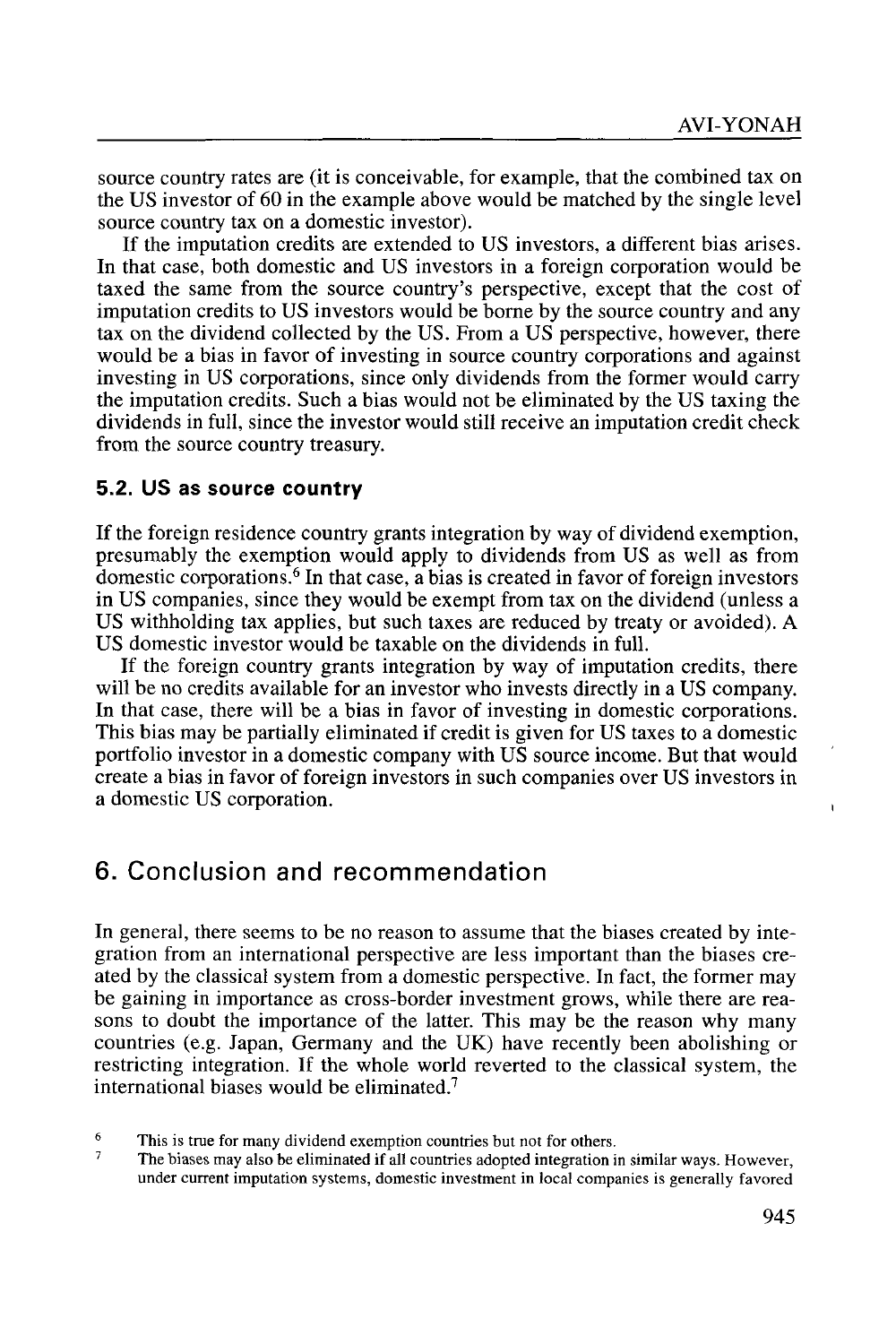Nevertheless, in the foreseeable future, some countries will continue to grant integration, while others (including the US) are likely to maintain a classical system. In that situation, it is necessary to make a choice between the international biases described above, which is similar to the choice between capital import neutrality (treating all investors in the source country alike) and capital export neutrality (treating all investment opportunities to a resident investor alike). Since most of the empirical evidence continues to suggest that the elasticity of the demand for capital is greater than the elasticity of the supply of capital, most economists would support a continued preference for capital export neutrality (neutrality in the allocation of investments) over capital import neutrality (neutrality in the allocation of savings).

If one prefers capital export neutrality, this suggests that integrationist source countries should not extend integration benefits to foreign investors (since that would violate CEN while maintaining CIN). This is consistent with current practice. When the integrationist country is the residence country, integration benefits should be extended to investments in classical source countries. This can be done by granting integration credits for taxes paid to the source country, either through a domestic corporation (which is common) or even through a foreign corporation (less common but possible  $-$  it is equivalent to granting the indirect foreign tax credit to portfolio US investors, which would raise many difficult administrative issues). A simpler solution, however, is to exempt dividends from both domestic and foreign corporations. This would still leave a possible bias in the form of a dividend withholding tax imposed by the source country (plus a branch profits tax if the investment is through a foreign corporation), but in the case of the US portfolio investors can usually avoid the dividend withholding tax.

I would thus recommend that integrationist countries adopt a dividend exemption method of integration, and apply it to both domestic and foreign source dividends. $8$  As far as the US is concerned, I would recommend abolishing the dividend withholding tax and the branch profits tax. This would violate CIN but would retain CEN, since the double tax would continue to apply to foreign investors from classical countries but only the corporate tax would apply to foreign investors from integration countries with a dividend exemption in place.

*cont.* 

 $\mathcal{L}_{\mathcal{A}}$ 

and inbound and outbound investment discouraged (although ordering rules for distributions may mitigate this bias). This situation may persist even if all countries adopted integration. In addition, the current trend seems to be toward abandoning integration rather than adopting it.

 $\mathbf{8}$ An alternative solution would be for countries to tax corporate profits and dividends each at about half the top personal tax rate. The tax on corporate source income would therefore be equal to the personal tax but collected in two pieces, one piece when the income is earned and the other when it is distributed. The source country would tax the profits and the residence country the dividends. This would, however, require a higher degree of cooperation than the solution proposed in the text.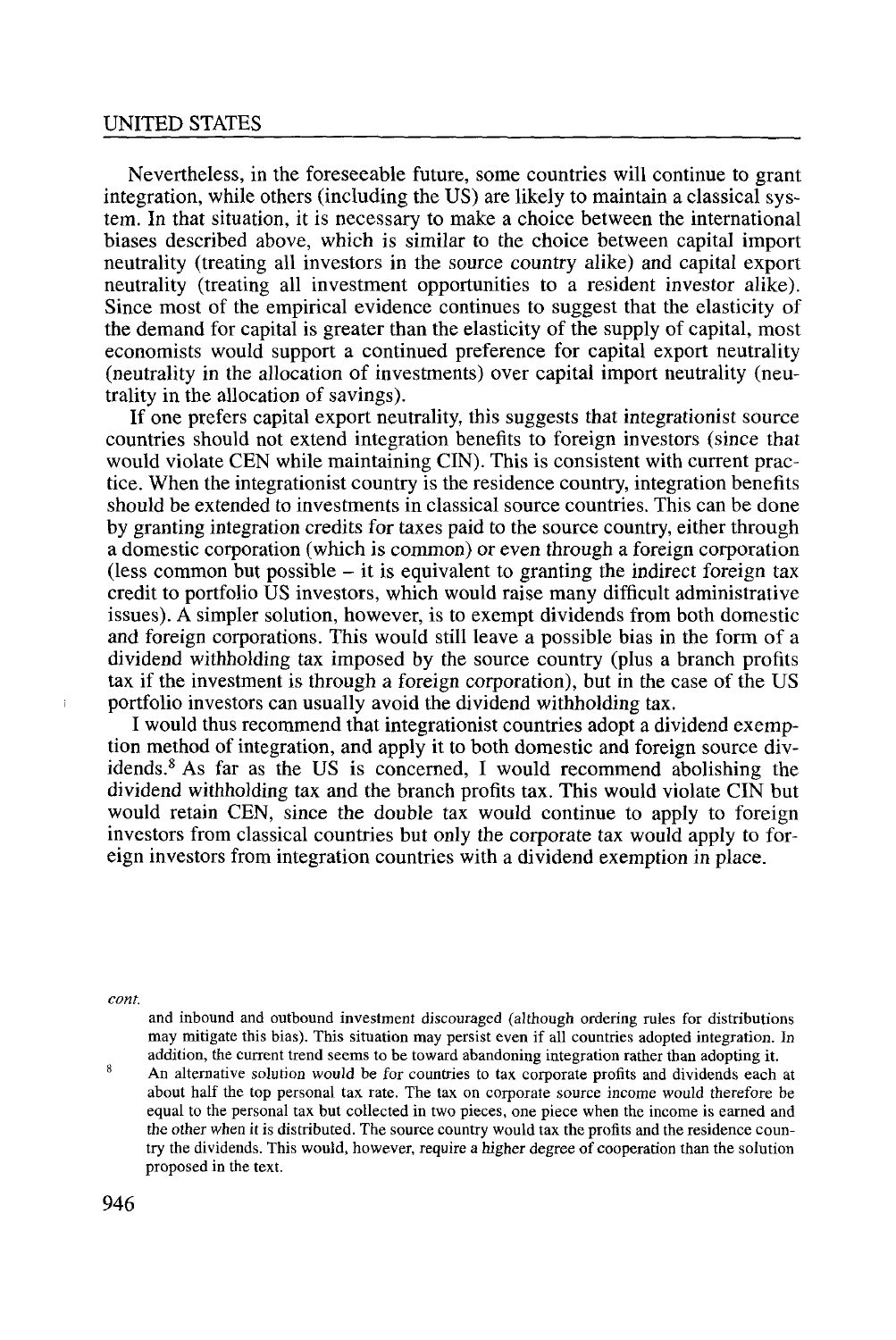#### **Resume**

Les États-Unis possèdent un système fiscal classique pour l'imposition des sociétés et de leurs associés; c'est-à-dire que le revenu est imposé au niveau de la société tandis que les associés sont imposés sur les dividendes, sans exemption ni crédit pour les impôts sur les sociétés payés. La double imposition est quelque peu atténuée par un taux d'impôt préférentiel sur les gains en capital a long terme, qui est egalement applicable a de nombreux rachats de sociétés. Ce régime est également étendu à l'échelle internationale. Les États-Unis imposent les sociétés nationales sur leur revenu et percoivent une retenue à la source de 30 pour cent (reductible par convention a 5 pour cent pour les investisseurs directs et a 15 pour cent pour les investisseurs en portefeuille) sur les dividendes payes aux actionnaires etrangers. Neanmoins, !es gains en capital des investisseurs etrangers (investissement en portefeuille ou direct) ne sont pas imposes. Les Etats-Unis imposent egalement les societes etrangeres sur le revenu de leurs succursales aux Etats-Unis et grevent d'un imp6t sur les benefices des succursales les benefices generes par une succursale nationale. En tant que pays de la residence, Jes Etats-Unis imposent Jes dividendes payes tant aux investisseurs directs qu'aux investisseurs en portefeuille dans des sociétés étrangères, et ont des règles très précises pour empêcher la rétention de revenus étrangers à taux fiscal privilégié. Les retenues à la source percues par des pays de la source étrangers sont généralement imputables; toutefois, seuls Jes investisseurs directs dans une societe peuvent imputer les imp6ts d'une société sous-jacents. Ce régime établit généralement la neutralité entre les investisseurs etrangers et nationaux (les uns et les autres sont assujettis a la double imposition, sauf sur les gains en capital) mais cree des desequilibres lorsqu'un resident des Etats-Unis investit dans un pays integrationniste ou qu'un investisseur etranger originaire d'un pays integrationniste investit aux Etats-Unis. Le rapport recommande d'attenuer quelques-uns de ces desequilibres en demandant au pays integrationniste etranger d'exempter Jes dividendes en provenance de societes des Etats-Unis, et aux Etats-Unis de supprimer sa retenue a la source sur les dividendes et l'impôt sur les bénéfices des succursales. Aucun changement n'est recommande pour le traitement classique en vigueur d'un investisseur des Etats-Unis dans un pays intégrationniste.

D'une manière générale, les États-Unis ont un système d'imposition classique pour les sociétés et leurs associés, quelque peu atténué par un taux d'imposition préférentiel pour les gains en capital. Le systeme classique est egalement applicable aux investisseurs etrangers dans des sociétés et entreprises des États-Unis, et aux investisseurs des États-Unis dans des sociétés étrangères.

#### **Zusammenfassung**

Die Vereinigten Staaten haben ein klassisches Steuersystem fiir die Besteuerung von Korperschaften und ihren Gesellschaftern, d.h. Einkommen der Korperschaft wird auf der Ebene der Korperschaft besteuert und Gesellschafter werden in Bezug auf Dividenden besteuert, ohne Befreiung oder Anrechnung gezahlter Korperschaftssteuern. Die Doppelbesteuerung wird zum Teil gemildert durch einen Vorzugssteuersatz für langfristige Kapitalgewinne, der auch fiir zahlreiche Aktieneinziehungen gilt. Dieses System wird auch auf internationale Verhältnisse angewandt. Die USA besteuern ihre inländischen Körperschaften mit ihrem Einkommen und erheben eine Quellensteuer von 30 Prozent (<lurch Abkommen auf 5 Prozent fiir Direktanleger und 15 Prozent fiir Portfolio-Anleger reduzierbar) auf Dividenden, die an auslandische Gesellschafter gezahlt werden. Es gibt jedoch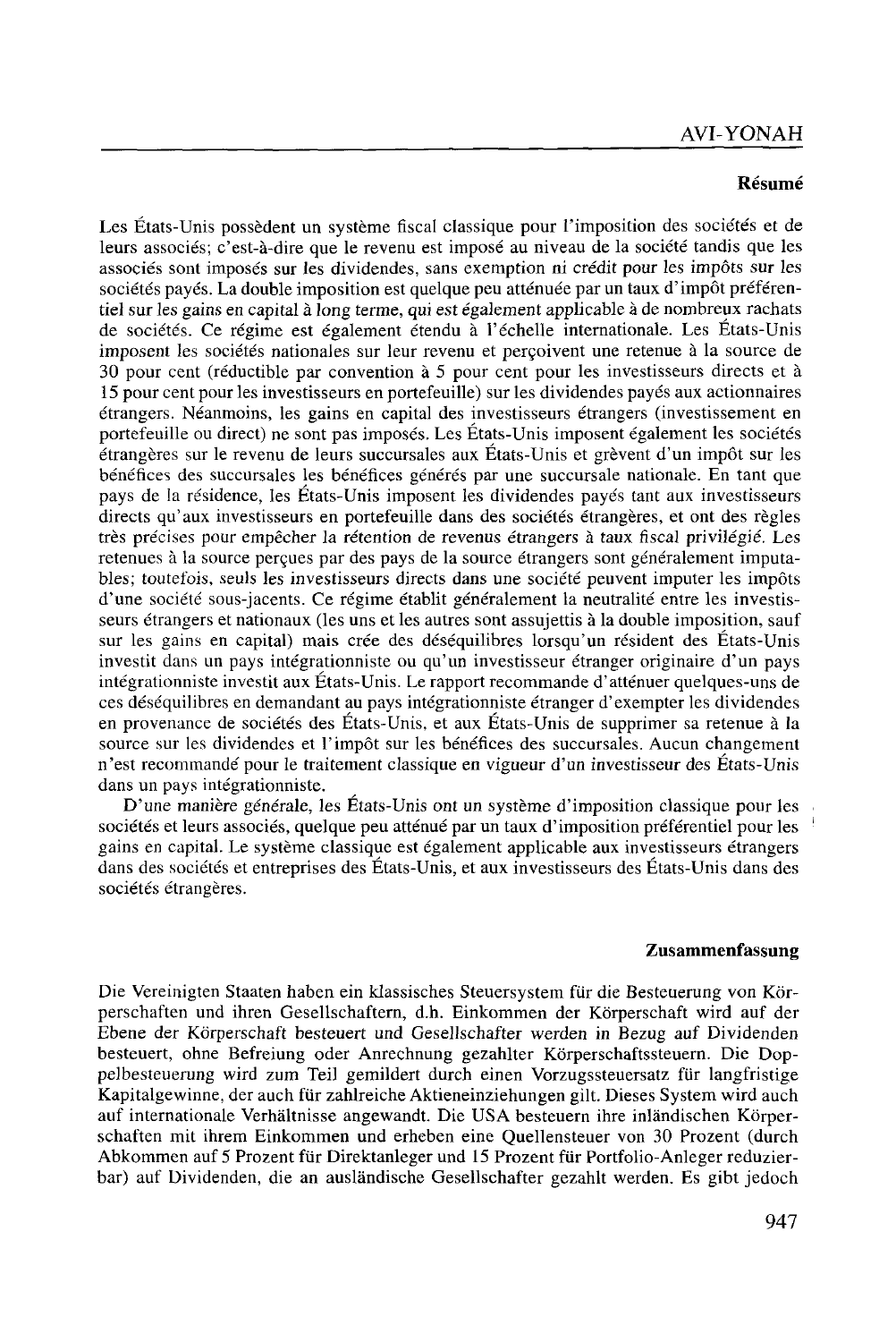keine Kapitalgewinnsteuer ftir auslandische Anleger (Portfolio- oder Direktanleger). Die USA besteuern ferner ausliindische Korperschaften in Bezug auf das Einkommen ihrer Niederlassungen in den USA und erheben eine Niederlassungsgewinnsteuer auf Gewinne. die von einer inliindischen Niederlassung abgezogen werden. Als Wohnsitzland besteuern die USA Dividenden, die sowohl an Direkt- als auch an Portfolio-Anleger in ausliindischen Korperschaften gezahlt werden, und es gibt ausgefeilte Vorschriften, um eine Nichtausschüttung niedrig besteuerter ausländischer Erträge zu verhindern. Im Ausland erhobene Quellensteuern sind im Allgemeinen anrechenbar, doch können nur Körperschaften in ihrer Eigenschaft als Direktanleger die Anrechnung gezahlter Körperschaftssteuern in Anspruch nehmen. Das System ist im Allgemeinen in Bezug auf ausländische und inliindische Anleger neutral (beide unterliegen der Doppelbesteuerung, ausgenommen auf Kapitalgewinne), bewirkt aber Verzerrungen, wenn ein Ansässiger in den USA in einem Land mit Integrationsbesteuerung investiert oder ein Auslander aus einem Land mit Integrationsbesteuerung in den USA investiert. Der Bericht empfiehlt, einige dieser Verzerrungen dadurch zu beseitigen, dass das Land mit einer lntegrationsbesteuerung Dividenden einer US-Korperschaft von der Steuer befreit und die USA ihre Quellensteuer auf Dividenden sowie die Niederlassungsgewinnsteuer abschaffen. In Bezug auf die derzeitige klassische Behandlung eines US-Anlegers in einem Land mit Integrationsbesteuerung wird keine Anderung empfohlen.

Im allgemeinen haben die Vereinigten Staaten ein klassisches Steuersystem für Körperschaften und Gesellschafter, das zum Teil durch einen Vorzugssteuersatz für Kapitalgewinne gemildert wird. Das klassische System gilt auch für ausländische Anleger in US-Körperschaften und US-Unternehmen sowie für US-Anleger in ausländischen Körperschaften.

#### **Resumen**

EEUU tiene un sistema tributario clasico en lo que se refiere al gravamen de las sociedades y sus accionistas, es decir, la renta tributa a nivel de la sociedad y los accionistas tributan por los dividendos, sin exenci6n ni credito fiscal por los impuestos pagados. La doble imposici6n se ve algo atenuada por un tipo impositivo preferente sobre las plusvalfas a largo plazo, y que es tambien aplicable a muchas recompras de sociedades. Este regimen se extiende a escala internacional. EEUU grava la renta de las sociedades nacionales, y establece una retenci6n en la fuente de! 30 por ciento (reducible por convenio al 5 por ciento para inversores directos y al 15 por ciento para los de cartera) sobre los dividendos pagados a los accionistas extranjeros. No tributan las plusvalias de inversores extranjeros (inversiones de cartera o directos). EEUU grava tambien la renta de las sucursales en el pafs de sociedades extranjeras y los beneficios generados por una sucursal nacional. Como pais de residencia, EEUU grava los dividendos pagados a inversores directos y de cartera de sociedades extranjeras, y cuenta con reglas muy precisas para impedir la retención a tipos privilegiados de rentas extranjeras. Son generalmente imputables las retenciones en la fuente de países del extranjero; no obstante, únicamente los inversores directos de una sociedad pueden imputar los tributos sociales subyacentes. Este regimen es, en general, neutral respecto de inversores nacionales y extranjeros (unos y otros sujetos a doble imposici6n, salvo en plusvalias), pero crea desequilibrios cuando un residente de EEUU invierte en un pais integracionista o viceversa. La ponencia recomienda atenuar algunos desequilibrios demandando al pafs integracionista extranjero, exima los dividendos procedentes de sociedades de EEUU y a los EEUU suprima su retención en la fuente sobre los